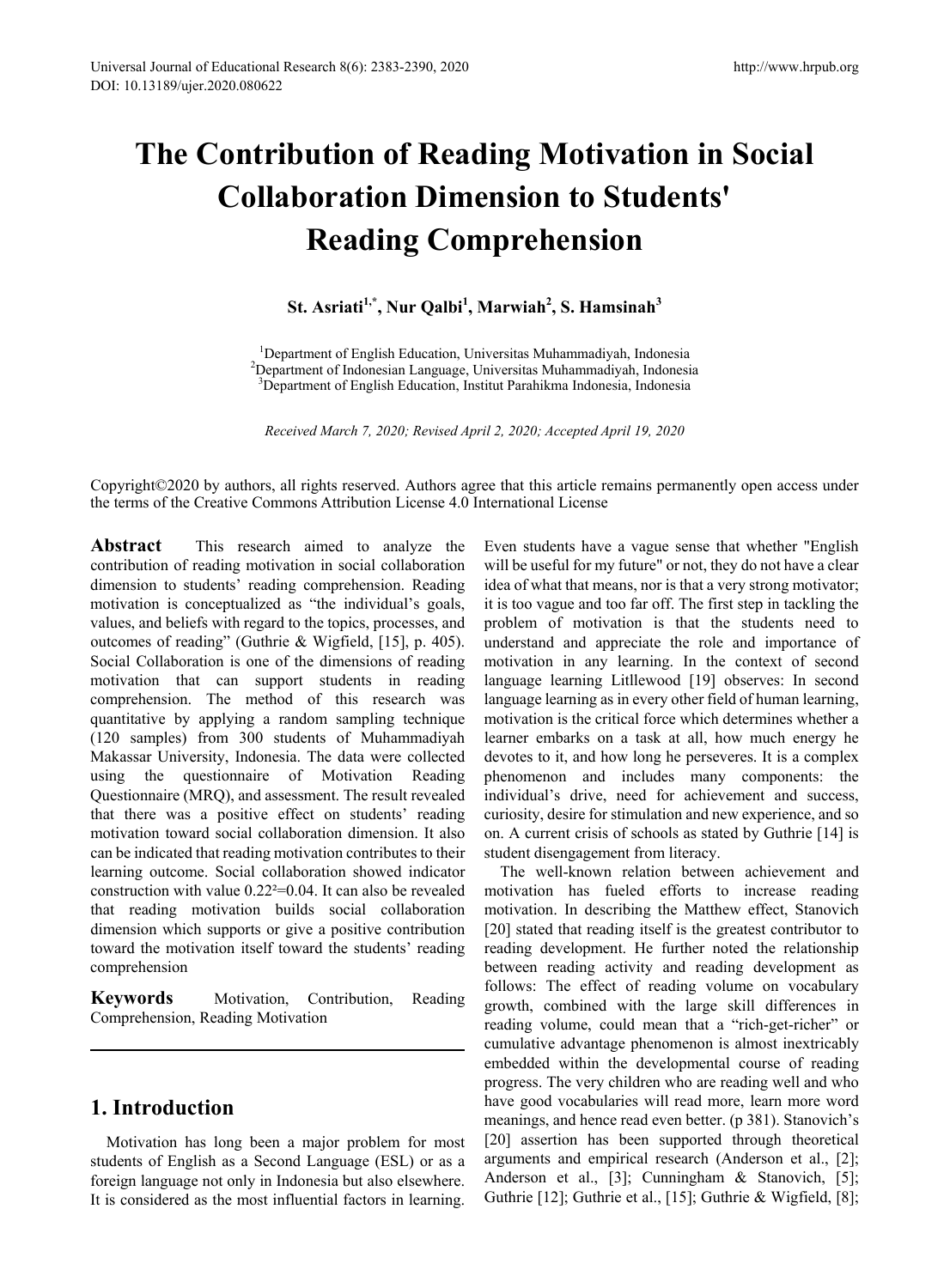Guthrie et al., [9]. Since reading activity is the greatest contributor of reading comprehension and achievement, it stands to reason that increasing the amount that children read is a top priority in reading instruction. Increasing children reading activity; however, is not a simple task. Reading is a motivated act Guthrie & Wigfield, [11], an effortful activity in which individuals have a choice about engaging, Guthrie & Wigfield, [9]. The pattern of interaction that is present between reading activity and reading achievement is also apparent between reading motivation and reading activity. There is sample evidence in the literature of the correlation between reading motivation and reading activity, Baker & Wigfield, [6]; Guthrie et al., [11]; Wigfield & Guthrie, [13] Children's reading motivation is a significant predictor of reading activity. Students who report higher reading motivation also report engaging in reading with more frequency than those who report lower reading motivation. Guthrie and Wigfield [14] offered evidence that "Reading motivation predicts children's amount of reading, which, in turn, predicts reading comprehension" Guthrie et al., [12]. While the relations between reading activity and reading achievement; and between reading motivation and reading activity are clear and direct, the relationship between reading motivation and reading achievement is more complex. Furthermore, there are a limited number of studies investigating the relationship between reading motivation and reading achievement. Guthrie and Klauda [12] found that reading motivation was both antecedent and predictive of reading amount. "These conditions of antecedence and prediction are usually suggestive of a causal direction" Guthrie et al., [11]. Guthrie and Wigfield [14] suggested that reading motivation mediates the Matthew effect: "Increasing competence is motivating and increasing motivation leads to more reading.

Motivation is the link between frequent reading and reading achievement. This link sustains the upward (and downward) spiral of achievement" (p. 405). This link between reading motivation and reading activity is central to understanding the role of motivation in reading comprehension and achievement, Guthrie et al., [12]. Motivation is a process rather than a product. As a process that does not observe motivation directly but rather infer it from actions (e.g., choice of tasks, effort, persistence) and verbalizations (e.g., "I really want to work on this"). Motivation involves goals that provide the impetus for and direction to action. Cognitive views of motivation are united in their emphasis on the importance of goals. Goals may not be well formulated and may change with experience, but the point is that individuals are conscious of something that they are trying to attain or avoid. Motivation requires activity-physical or mental. The physical activity entails effort, persistence, and other overt actions. The mental activity includes such cognitive actions as planning, rehearsing, organizing, monitoring, making decisions, solving problems, and assessing progress. Most

activities that students engage in are geared toward attaining their goals Dornyei [12].

Research has demonstrated that there are different dimensions of reading motivation (Baker & Wigfield, [6]; Wigfield & Guthrie, [30]; Wigfield et al, [31], and instructional practices that foster those dimensions have enhancing effects on both reading motivation and reading comprehension Wigfield et al., [32]. Interventions aimed at increasing reading motivation have included the provision of choice and autonomy support, use of interesting texts, collaboration for learning, and content goals for instruction Guthrie et al., [16].

## **2. Literature Review**

#### **2.1. Social Collaboration**

Social collaboration during reading, that includes social goals and collaborative activities, was the fourth motivation-supporting practice. Mean effect sizes for collaboration were 0.52 for motivation, and 0.48 for text comprehension. Motivation-supporting practices appear to increase motivation and text comprehension in controlled laboratory-based studies Reynolds & Symons [27]. Collaboration among learners in reading is been correlated with dimensions of intrinsic motivation such as curiosity and reading involvement, as well as amount and breadth of reading Wigfield &Guthrie [33]. Students who like to participate in a group of learners by completing assignment are likely intrinsically motivated readers and subsequently have more positive reading outcomes. Social motivation also leads to more reading, more effort, and greater levels of achievement in reading. Collaboration among learners in reading is been correlated with dimensions of intrinsic motivation such as curiosity and reading involvement, as well as amount and breadth of reading Wigfield & Guthrie [33]. Students who like to participate in a group of learners by completing the assignment are likely intrinsically motivated readers and subsequently have more positive reading outcomes. Social motivation also leads to more reading, more effort, and greater levels of achievement in reading. f

Students' intrinsic motivation and efficacy during their work with complex comprehension strategies are increased when they have opportunities to share their questions, interesting texts, and new information Gambrell, Mazzoni, & Almasi, [12]. Systematic support for collaborative activity enables students to clarify their understanding of the core ecological concepts. Students greatly enjoy working with other students, and when such groups are structured in productive ways, students' motivation and learning can be enhanced.

#### **2.2. Reading Motivation**

Achievement motivation and motivation in specific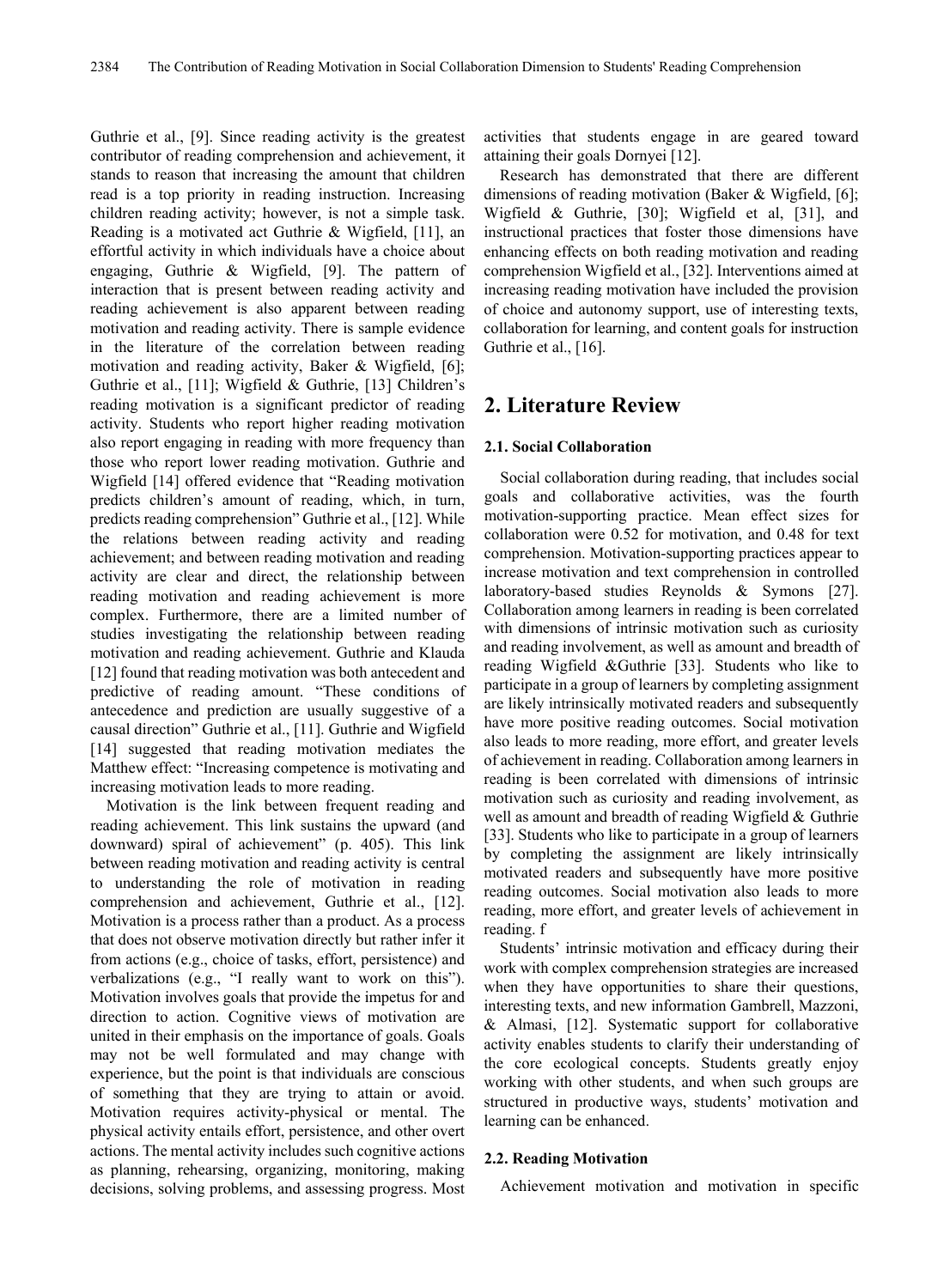domains such as reading are construed as multidimensional phenomena (e.g., Eccles & Wigfield [15]; Schiefele [26]; Wang & Guthrie [31]; Wigfield & Guthrie [32]. Factor analysis has distinguished at least nine components of reading motivation (Baker & Wigfield [6]; Wigfield & Guthrie, [32]: (a) interest, (b) preference for challenge, (c) involvement, (d) self-efficacy, (e) competition, (f) recognition, (g) grades, (h) social interaction, and (i) work avoidance.

Furthermore, motivations that are more internal, such as interest or curiosity, preference for challenge, and involvement have been distinguished as separate construct in structural equation modeling from more external motivations such as grades and recognition and have been found to be strongly associated with reading comprehension not only in Caucasion students, but also in minority students and other cultures (Unrau & Schackman, [29]; Wang; & Guthrie, [32]. Reading Comprehension is one of the most essential study skills in higher education. Academic and even technical courses demand substantial readings, so there is a need for students to be able to comprehend what they read in order to succeed in their academic life and beyond. Reading comprehension is one of the most essential skills that should be developed and nurtured in a child at home and in school because it is fundamental to success in academic life and beyond. According to Al Noursi [2], the ability to read for various purposes is a precursor of a successful learning in schools, colleges, and universities. He further notes that it is a survival skill in the 21st century may it be for students or professionals. Hasselbring [22], p. 1), on the other hand, consider reading as 'the key enabler of learning for academic proficiency'.

Hence, not being able to develop effective reading can have adverse effects on learning across the curriculum, motivation to read, attitudes toward life, and performances in the workplace. Reading, which is one of the four language skills, can be classified into two types: initial reading and reading comprehension.

The teaching of reading as a foreign language (EFL reading) in Indonesia can be generally included in the teaching of reading comprehension. This is because it aims to improve the skills of learners, who have been able to read in their first language and in EFL, in understanding the meaning of a written text.

## **3. Methodology**

This research was quantitative in nature that use path analysis. Garson [14] A path analysis design is used to see the model of the relationship between the variables. It also used Structural Equation Model (SEM) in analysis of Moment Structure (AMOS), that is the influence of motivation toward reading comprehension. This study used two kinds instruments, namely questionnaire and reading test. First one, the questionnaire was aimed to measure the

students' motivation in reading using The Motivation Reading Questionnaire (MRQ) that consisted of 20 items. The Likert Scale was arranged in four level (1-4 level). The statements were categorized as negative and positive statement. Positive statement with the answer A Lot Like Me (4), A Little Like Me ((3), A Little Different from Me (2), Very Different from Me (1). Negative statement with score the opposite of positive statement. Before distributing the set of each questionnaire to the sample of study, each of them was piloted to a group of students who were purposively separated from the sample. Due to the limited number of students who were selected as the sample and in order to fulfill the minimum requirement of sampling in the path analysis, the students participating in this pilot study were chosen from different class. There were 120 students from the Faculty of teacher training and education majoring English in the fourth semester. It was assumed these students have similar characteristics of the sample group and would be able to help in validating the instrument. It was estimated that each questionnaire needs estimated time of around 30 to 60 minutes. The piloting process was conducted in order to test the validity of the questionnaire content; whether the wording is clear and understood by the respondents. In addition to find out the validity of the questionnaire, the piloting process also looked for the reliability. The second was Reading test to know the students' achievement in reading that focuses on detail, sequence, inference, vocabulary, and main idea. It also conducted piloting as the same as questionnaire. The question of reading assessment consisted of 20 numbers of items but after piloting just consisted of 15 questions. Test-retest is a method that administers the same instrument to the same sample at two different points in time, perhaps one year intervals. If the scores at both time periods are highly correlated, > .60, they can be considered reliable. The alternative form method requires two different instruments consisting of similar content. The same sample must take both instruments and the scores from both instruments must be correlated. If the correlations are high, the instrument is considered reliable. Internal consistency uses one instrument administered only once. The coefficient alpha (or Cronbach's alpha) is used to assess the internal consistency of the item. If the alpha value is .70 or higher, the instrument is considered reliable.

| <b>Reliability Statistics</b> |            |  |  |  |
|-------------------------------|------------|--|--|--|
| Cronbach's Alpha              | N of Items |  |  |  |
| .661                          | 20         |  |  |  |

## **4. Finding**

#### **4.1. Reading Motivation in Social Collaboration Dimension**

The descriptive statistics of students reading motivation that consists of social collaboration have mean score 10.28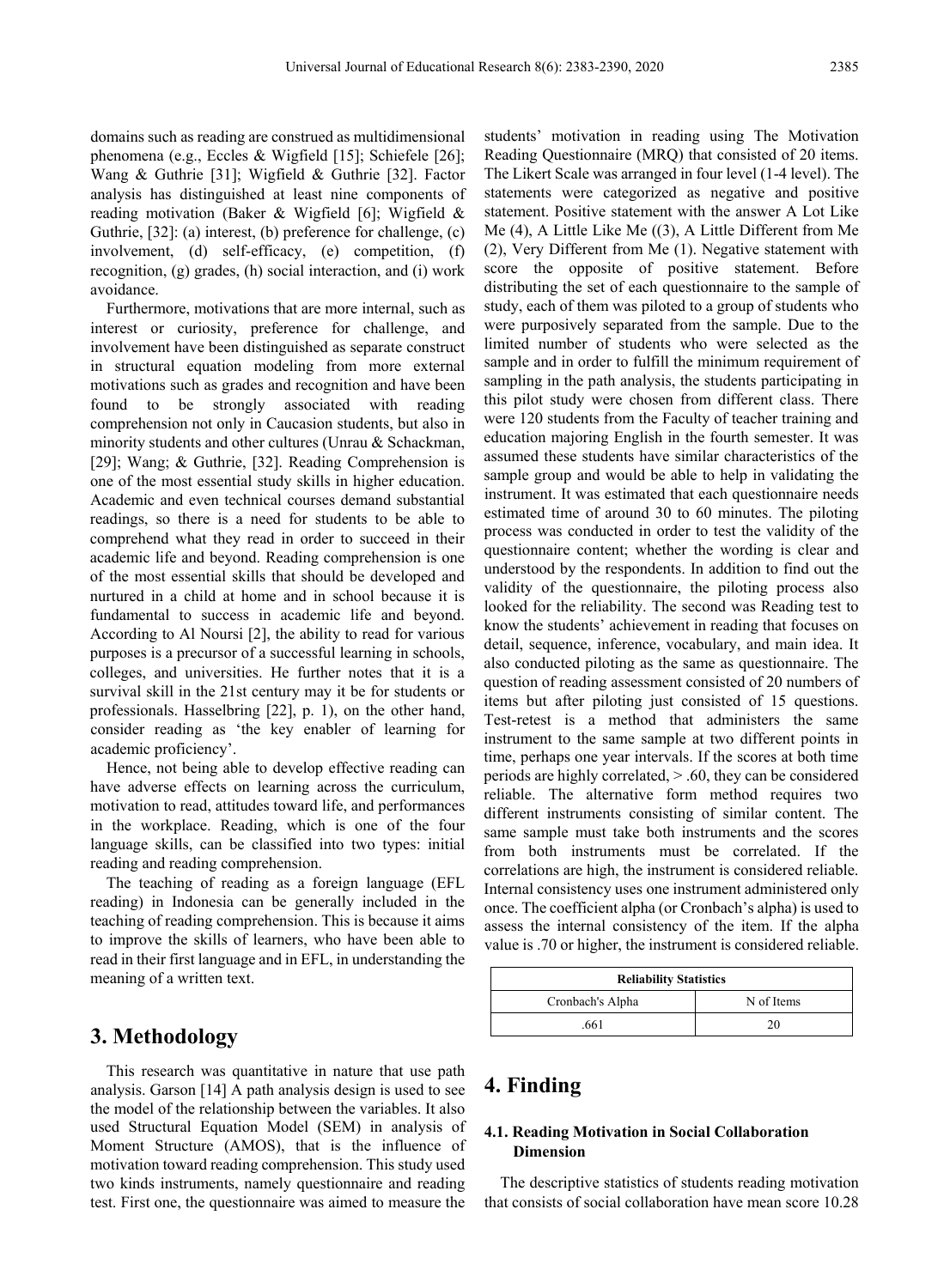from 120 respondent of Universitas Muhammadiyah Makassar, Indonesia, the fourth semester. Looking at the minimum and maximum score of the students, it seems that those scores are seen as the two extremes (very low and very high).

**Table 1.** Descriptive statistics of dimension on reading motivation

| Variable                | N   | Minimum Maximum | Mean  | Std.<br>Deviation |
|-------------------------|-----|-----------------|-------|-------------------|
| Social<br>collaboration | 120 | 12              | 10.28 | .952              |
| Valid N<br>(listwise)   | 120 |                 |       |                   |

Descriptive and Inferential Statistics on Social Collaboration Dimension of Reading Motivation

As shown in the table 2. The percentage of the students' social collaboration in good and excellent levels were 56.7% and 43.3%, respectively. Therefore, majority of the students were in good level. The good level occupied

students' social collaboration occupied the first position while excellent level was found in the second position. None of students was classified poor and fair. It can be stated that their social collaboration was good. In order to have clearer description on students' social collaboration level it can be seen from the figure 1 and also the description of Reading Comprehension has been broken down into the detail, sequence, inference, vocabulary, and main idea can be seen in the figure 2.

**Table 2.** Students' Social Collaboration Description

| Interval     | Classification | Total | Percentage |
|--------------|----------------|-------|------------|
| $3 - 4.5$    | Poor           |       |            |
| $4.6 - 7.6$  | Fair           |       |            |
| $7.6 - 10.5$ | Good           | 68    | 56.7       |
| $10.6 - 12$  | Excellent      | 52    | 43.3       |



**Figure 1.** The percentage of students' social collaboration



**Figure 2.** The percentage of Reading Achievement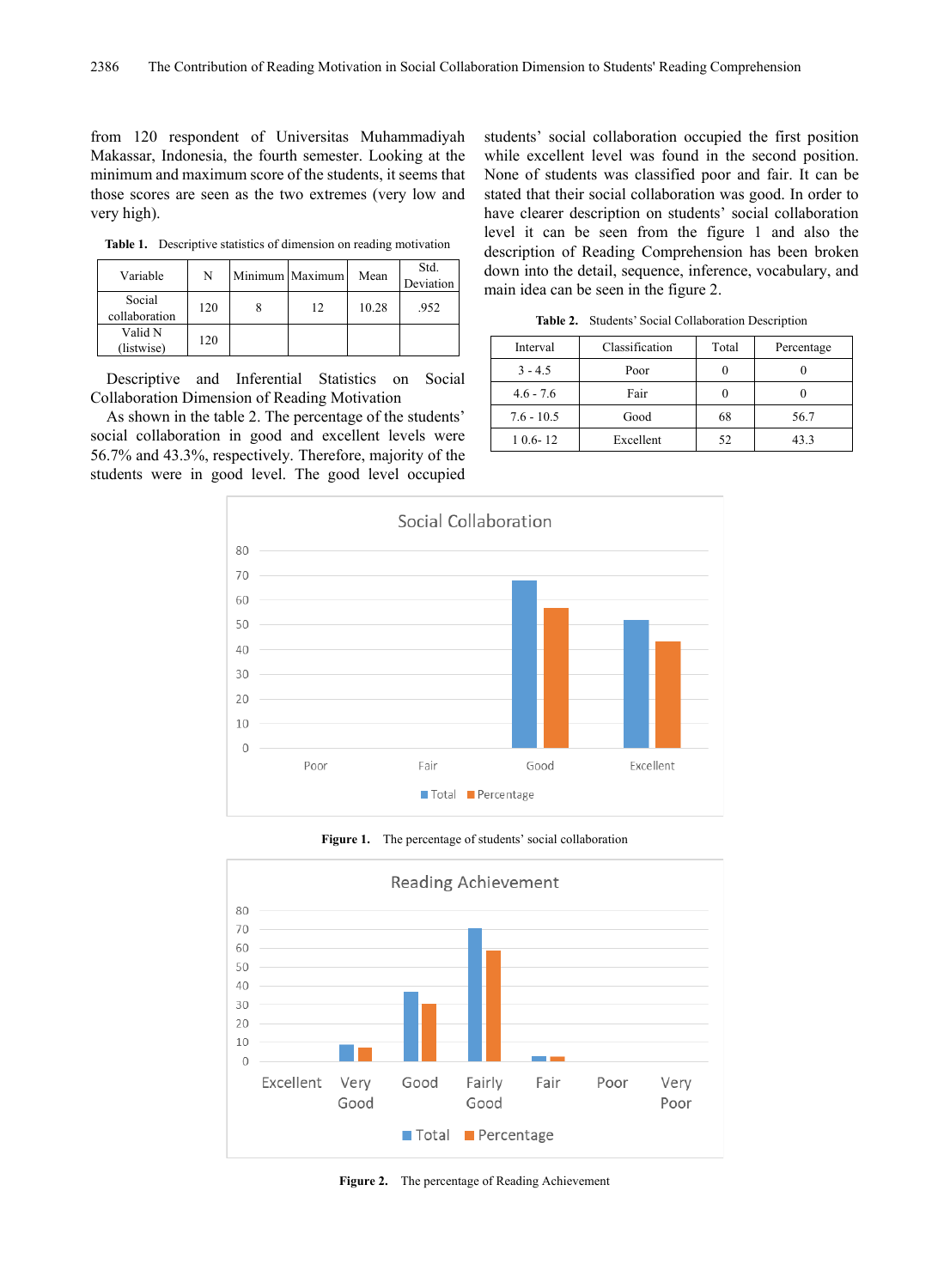#### **4.2. Students' Reading Comprehension**

Therefore, to achieve explanation about the descriptive statistic of Students' Reading Comprehension. It can be seen from the following table.

**Table 3.** Descriptive statistics of Students' Reading Comprehension

| Indicator             | N   | Minimum | Maximum | Mean  | Std.<br>Deviation |  |
|-----------------------|-----|---------|---------|-------|-------------------|--|
| detail                | 120 | 10      | 36      | 18.80 | 5.849             |  |
| sequent               | 120 | 10      | 37      | 21.67 | 5.730             |  |
| inference             | 120 | 14      | 36      | 24.29 | 4.884             |  |
| vocab                 | 120 | 16      | 39      | 27.02 | 4.466             |  |
| main                  | 120 | 10      | 36      | 21.30 | 6.373             |  |
| Valid N<br>(listwise) | 120 |         |         |       |                   |  |

As shown in above table.3 the mean score of students' vocabulary was 27.02 (the highest), and students' detail

indicator of reading achievement were ranging from 21.30 (main idea) 21.67 (sequent), and 24.29 (inference). Looking at the minimum and maximum score of the students on each variable, it seems that those scores are seen as the two extremes (very low and very high).

#### **4.3. Path Design**

Figure 3 showed that there was positive influence motivation toward reading which every improvement motivation caused the improvement of reading achievement 5.97. Students who have motivated were able to improve their achievement in reading. In particular, students with high motivation reported high reading achievement.

mean score was 18.80 (the lowest). From this result, it is assumed that the students had high achievement in vocabulary. Meanwhile, the mean score of the other



**Figure 3.** Path Design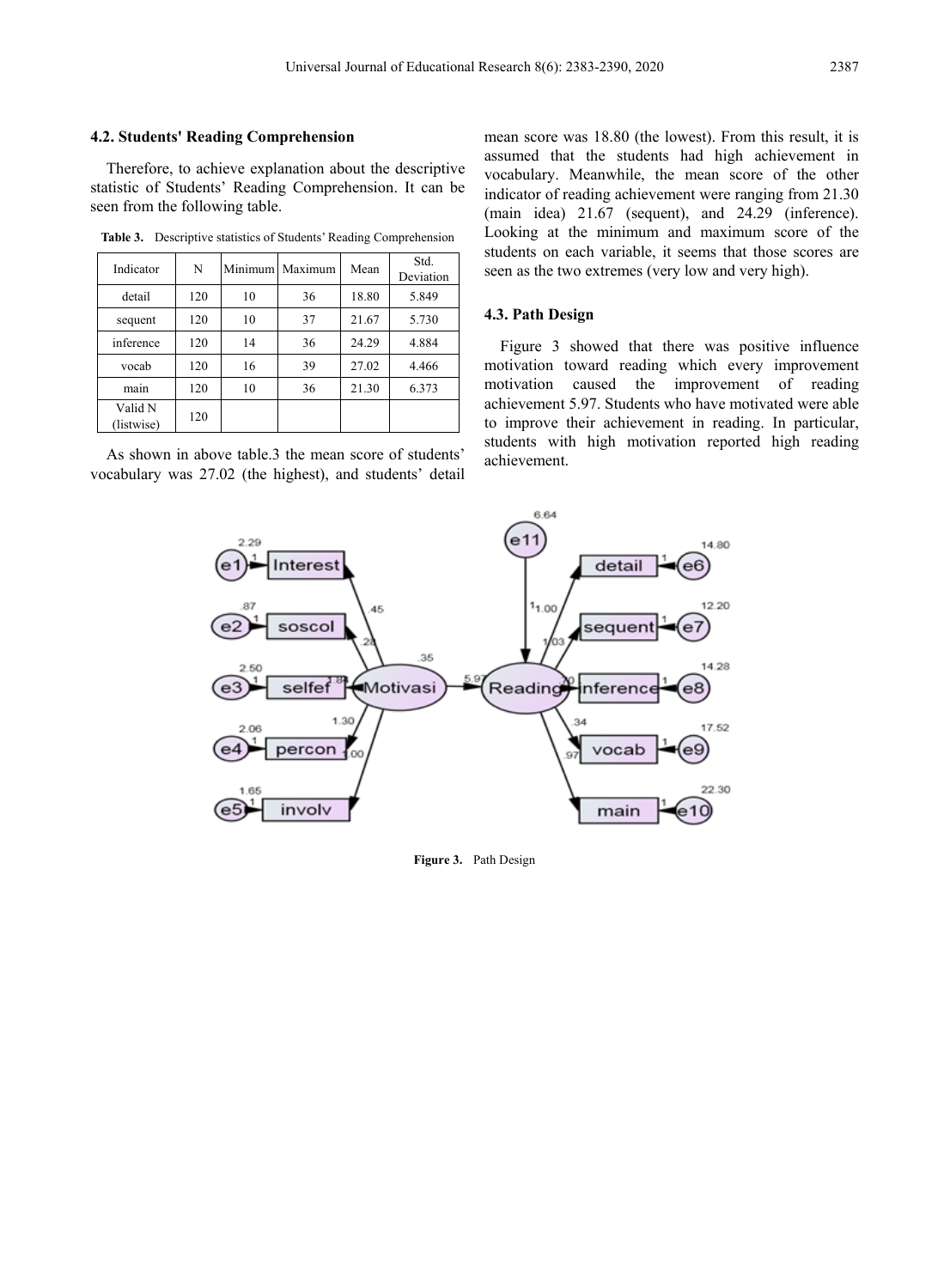## **5. Discussion**

Nejad and Keshavarsi A (2015) state that there is correlation between social collaboration and reading. He further noted that control group was more anxious in reading than experimental group. In the case of students' attitudes, the average mean of attitude score for students in the cooperative learning group showed a strong relationship with this learning approach. n

This study supports that cooperative learning is a good option in teaching reading comprehension and can work better than traditional direct instruction in improving the reading comprehension achievement of students. So, it is beneficial for teachers to develop reading comprehension knowledge, small group cooperative skills, and abilities of students in accordance with the academic requirements.

Applying cooperative learning in the classroom does not mean abandoning the teacher-fronted mode, but it emphasizes various modes of learning. Therefor to achieve this goal, it is essential to train teachers to know how to participate students in learning process, how and when to assign learning objectives to learners and how to monitor each student within each small group.

The findings of the study also proved the results of Johnson and Johnson (1995) who believe that if group mates feel positively interdependent with one another, a supportive atmosphere can develop their learning too. The use of cooperative learning in reading comprehension classes can lead to students' reading anxiety reduction and higher performance in reading comprehension.

## **6. Conclusions**

The impartial of this study was targeted to justify reading motivation in social collaboration dimension subsidizes to the students' reading comprehension. Based on findings and discussion, it is decided that students who develop good assessment in reading also take good social collaboration dimension. It is confirmed from reading motivation in social collaboration dimension and reading comprehension devise a positive connection. Social collaboration implied low indicator construction with value  $0.22<sup>2</sup>=0.04$ . It also can be shown that reading motivation is constructed social collaboration which cares or contribute a positive contribution toward the motivation itself toward the students' reading comprehension.

## **Acknowledgments**

My most profound and sincere appreciation goes to Universitas Muhammadiyah Makassar, Indonesia. I am also indebted thanks to the second semester students of English Education Department 2018/2019 academic years at Muhammadiyah University Makassar who have given their serious attention and active participation as the

subjects of the research.

# **Appendix 1. The Questionnaire Items**

| No. | Motivation for Reading Questionnaire                                                 | scoring |                |   |   |
|-----|--------------------------------------------------------------------------------------|---------|----------------|---|---|
| 1.  | I find reading comprehension useful to me<br>in my daily life                        | 1       | $\mathfrak{D}$ | 3 | 4 |
| 2.  | I study reading comprehension course to<br>get a better job in the future            | 1       | $\mathfrak{D}$ | 3 | 4 |
| 3.  | Reading subject has content that covers<br>many fields of knowledge                  |         |                | 3 | 4 |
| 4.  | I like hearing the teacher's reading                                                 | 1       | $\mathfrak{D}$ | 3 | 4 |
| 5.  | I only learn English when I have to revise<br>for test                               | 1       | $\overline{c}$ | 3 | 4 |
| 6.  | the teacher discusses<br>something<br>If<br>interesting. I might read more about it. | 1       | $\mathfrak{D}$ | 3 | 4 |
| 7.  | My friends sometimes tell me I am a good<br>reader.                                  | 1       | 2              | 3 | 4 |

## **Appendix 2. Reading Assessment**

#### **The inventory with questions**

#### **The Astonishing Adventures of Patrick the Mouse**

Have you ever solved a mystery by accident? Read to find out what mystery Patrick the mouse solves.

It was quite late, so Patrick was all by himself on deck. He had been standing awhile and looking up at the dark sky, where the stars were shining like millions of flashlights, when he suddenly heard whispering voices close by.

He became curious and sneaked closer. Now he could hear the voices quite plainly. They came from a lifeboat close by, and when Patrick cautiously stretched his head out behind boat, he saw, in the faint moonlight, two fat ship's rats sitting and whispering together.

"Quite a take for one day, Charlie!"

"I'll say it was, jack. We'll get a pile of dough for that one when we sell it in New York. Ho, ho, ho!"

"Aha, the necklace thieves!" Patrick said to himself. "Too bad Mr. Dupont isn't here. I can't catch both of them all by myself, and if I go for help, they may have time to get away before I get back!"

"Tomorrow, we'll try number 34," said Jack. "The old lady who has that cabin keeps a big box of jewelry under her pillow. While everyone's at lunch, we'll gnaw a hole in the box and take along as much as we can carry."

#### **Questions**

Direction: Please answer in complete sentences.

- 1) What did Patrick notice about the dark sky?
- 2) What happened that made Patrick curious?
- 3) What was the secret the rats were whispering about in the lifeboat?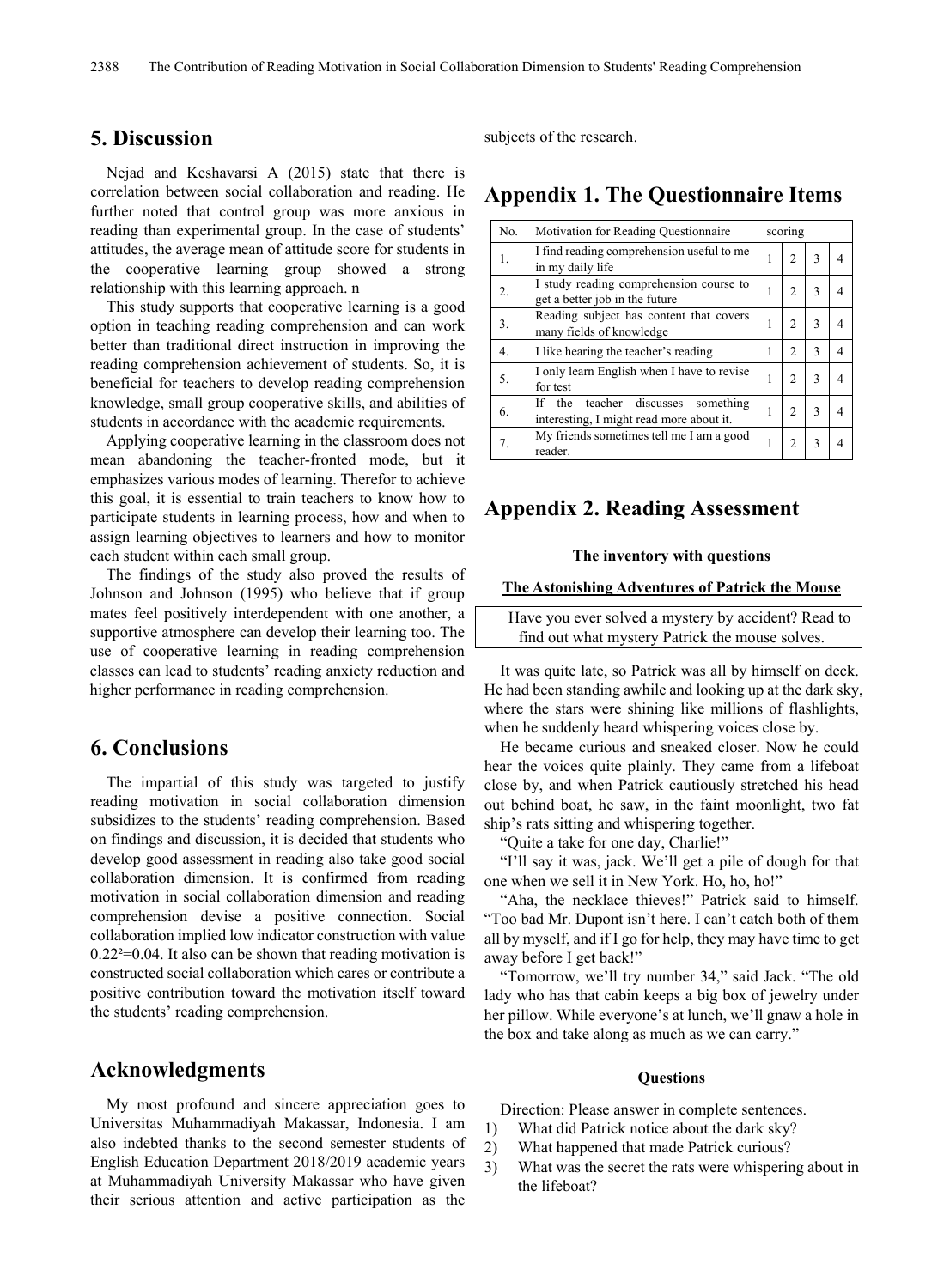- 4) In this story what does "plainly" mean?
- 5) In this story what does "get away" mean?
- 6) What is the mood of the rats?
- 7) Why did Patrick think the rats were the necklace thieves?
- 8) Why would the rats wait for everyone to go to lunch?
- 9) What is the problem Patrick faces?
- 10) What do you think Patrick will do next?

## **REFERENCES**

- [1] Almasi, J. F. (1995). The nature of fourth graders' sociocognitive conflicts in peer-led and teacher-led discussions of literature. Reading Research Quarterly, 314-351.
- [2] Al Noursi, O. H. (2014). To read or not to read. *Focusing on EFL reading*, 241-269.
- [3] Anderson, R. C., Hiebert, E., Scott, J. A., & Wilkinson, A. G. (1985). Becoming a nation of readers: The report of the commission on reading. Washington, DC: National Institute of Education.
- [4] Anderson, R. C., Wilson, P. T., & Fielding, L. G. (1988). Growth in reading and how children spend time outside of school. Reading Research
- [5] Anderson, R. C., Wilson, P. T., & Fielding, L. G. (1988). Growth in reading and how children spend their time outside of school. Reading Research Quarterly 23, 285-303.
- [6] A. Abiewskiro,. Z. Moplskiiera. The Problem of Grammar Choice for Verification, TCSET of the International Conference, House of Lviv Polytechnic National University, 19-23, 2008.
- [7] Baker, L., & Wigfield, A. (1999). Dimensions of children's motivation for reading and their relations to reading activity and reading achievement. *Reading research quarterly*, *34*(4), 452-477.
- [8] Cunningham, A., & Stanovich, K., E. (2003). Reading can make you smarter! Principal, 83(2), 34-39.
- [9] Cunningham, A. E., & Stanovich, K. E. (2003). Reading matters: How reading engagement influences cognition. Handbook of research on teaching the English language arts, 2, 857-867.
- [10] Dörnyei, Z. (2001). Motivation strategies in the language classroom. Ernst Klett Sprachen
- [11] Eccles, J. S., & Wigfield, A. (2002). Motivational beliefs, values, and goals. *Annual review of psychology*, *53*(1), 109-132.
- [12] Farquhar C, Protein and DNA Music, Online available from [http://www.hrpub.org](http://www.hrpub.org/)
- [13] Gambrell, L. B., Mazzoni, S. A., & Almasi, J. F. (2000). Promoting collaboration, social interaction, and engagement with text. *Engaging young readers: Promoting achievement and motivation*, 119-139.
- [14] Garson, G. D. (2013). *Path analysis*. Asheboro, NC: Statistical Associates Publishing.
- [15] Guthrie, J. T., Wigfield, A., Metsala, J. L., & Cox, K. E. (1999). Motivational and cognitive predictors of text comprehension and reading amount. Scientific studies of reading, 3(3), 231-256.
- [16] Guthrie, J. T., & Wigfield, A. (1999). How motivation fits into a science of reading. Scientific Studies of reading, 3, 199-205.
- [17] Guthrie, J. T., McGough, K., & Wigfield, A. (1994). Measuring reading activity: An inventory. (Instructional Resource No. 4). Athens GA: National Reading Research Center.
- [18] Guthrie, J. T., Wigfield, A., & VonSecker, C. (2000). Effects of integrated instruction on motivation and strategy use in reading. Journal of Educational
- [19] Guthrie, J. T., Wigfield, A., Barbosa, P., Perencevich, K. C., Taboada, A., Davis, M. H., ... & Tonks, S. (2004). Increasing reading comprehension and engagement through concept-oriented reading instruction. Journal of educational psychology, 96(3), 403.
- [20] Guthrie, J. T., McRae, A., & Klauda, S. L. (2007). Contributions of concept-oriented reading instruction to knowledge about interventions for motivations in reading. Educational Psychologist, 42(4), 237-250.
- [21] Guthrie, J. T. (2004). Teaching for literacy engagement. Journal of Literacy Research, 36, 1-29.
- [22] Guthrie, J. T., Schafer, W. D., & Huang, C. (2001). Benefits of opportunity to read and balanced instruction on the NAEP. The Journal of Educational
- [23] Hasselbring, T. S. (2007). What we know about adolescent reading.
- [24] Johnston, P. H. (1983). Reading comprehension assessment: A cognitive basis. International Reading Association, 800 Barksdale Rd., PO Box 8139, Newark, DE 19711 (Order No. 951, \$4.50 member, \$6.50 non-member).
- [25] Johnston, C., & Orwig, C. (1999). Your learning style and language learning. Lingua Links Library.
- [26] Nejad, S. G., & Keshavarzi, A. (2015). The Effect of Cooperative Learning on Reading Comprehension and Reading Anxiety of Pre-University Students. Journal of Applied Linguistics and Language Research, 2(8), 169-180.
- [27] Littlewood, W. (2004). The task-based approach: Some questions and suggestions. *ELT journal*, *58*(4), 319-326.
- [28] Stanovich, K. E., & Cunningham, A. E. (1992). Studying the consequences of literacy within a literate society: The cognitive correlates of print exposure. Memory & Cognition, 20, 50-68.
- [29] Schiefele, U. (1999). Interest and learning from text. *Scientific studies of reading*, *3*(3), 257-279.
- [30] R. F. Voss, J. Clarke. Algorithmic Musical Composition, Silver Burdett Press, Londyn, 1986.
- [31] Reynolds, P. L., & Symons, S. (2001). Motivational variables and children's text search. *Journal of Educational*